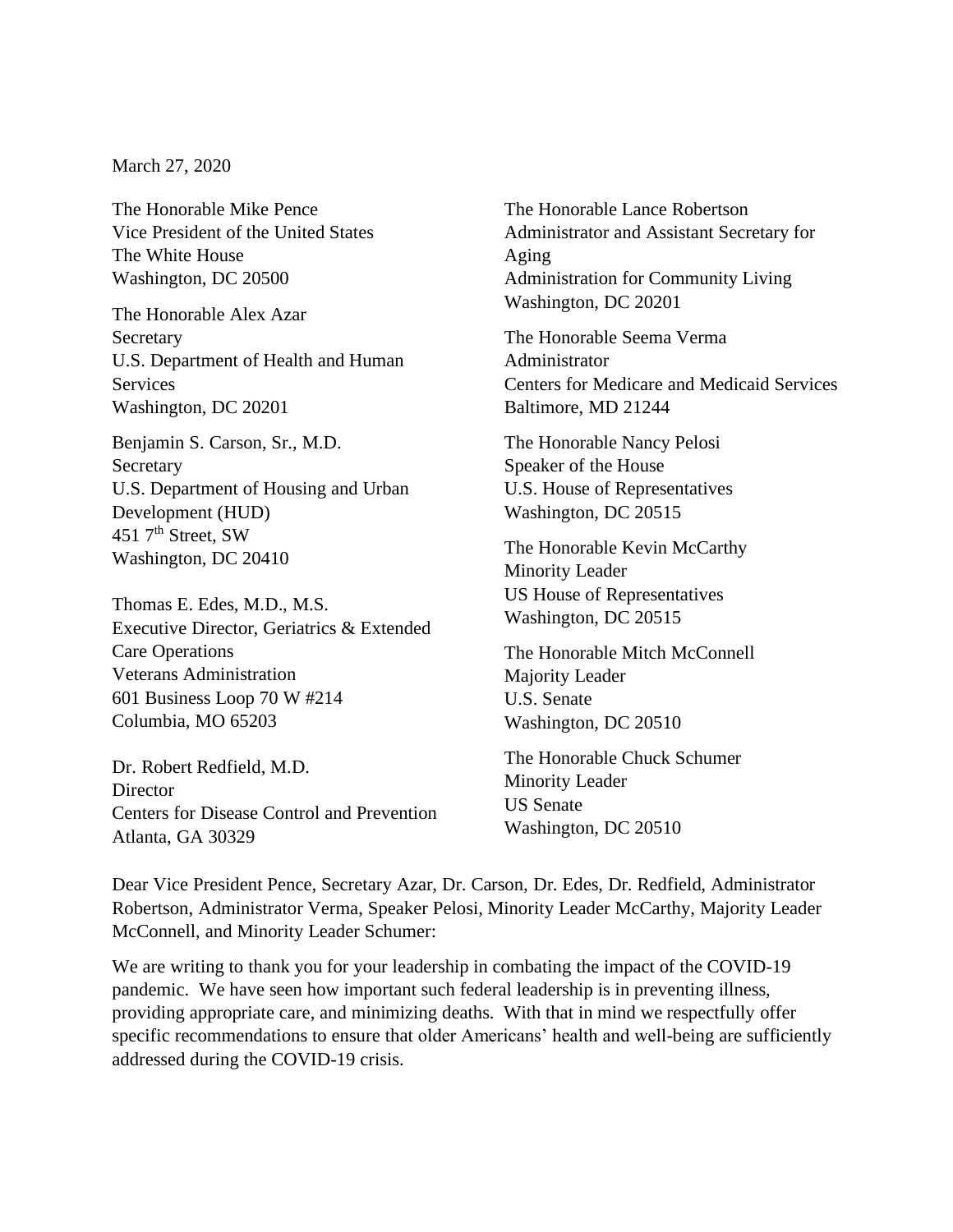Older adults represent a high-risk group for COVID-19 as they have higher hospitalization and mortality rates than any other population. But current U.S. recommendations for older adults to stay home can have unintended consequences that could worsen their health. While such measures are important to limit disease spread, they can also cause further isolation for the protected residents, exacerbating loneliness that can impact health outcomes, exacerbate stress and mental health challenges, thereby placing further burden on the system and elevating the possibility of illness, injuries, suffering, and deaths from other causes.

Health systems, including hospitals and nursing facilities, public health systems, technology and the aging services sector should collaborate to assess the health and social needs of older adults, offer screenings and relevant tests, and coordinate delivery of care and services. Such multisector collaborations should be customized to address the unique needs of each community and leverage the strengths of each sector. Furthermore, it is important to equip frontline healthcare workers caring for these populations with the equipment needed to protect patients and themselves so there is a strong workforce to fight the virus.

We believe there are opportunities for cross-sector collaboration to improve older adult health and well-being. These efforts should be unified and scaled to help hospitals, nursing homes, public health systems, aging services organizations, and home care providers protect the health of seniors. We believe that the federal government can play a central role in providing leadership to such efforts and to expanding them across the nation.

Attached to this letter is a set of recommendations for COVID-19 federal action steps that we believe is timely and will save many lives. To discuss the content of this letter, please contact John Auerbach at [jauerbach@tfah.org](mailto:jauerbach@tfah.org) or 202-223-9870.

We stand ready to collaborate and discuss these ideas at any time.

Sincerely,

Addiction Connections Resource ADvancing States African American Health Alliance Alzheimer's Association and Alzheimer's Impact Movement American Academy of Home Care Medicine American Association on Health and Disability American Bone Health American College of Emergency Physicians American College of Surgeons American Geriatrics Society American Public Health Association Association of Schools and Programs of Public Health Caregivers of New Jersey Communities for Older Adult Health Epilepsy Alliance America The Family Resource Network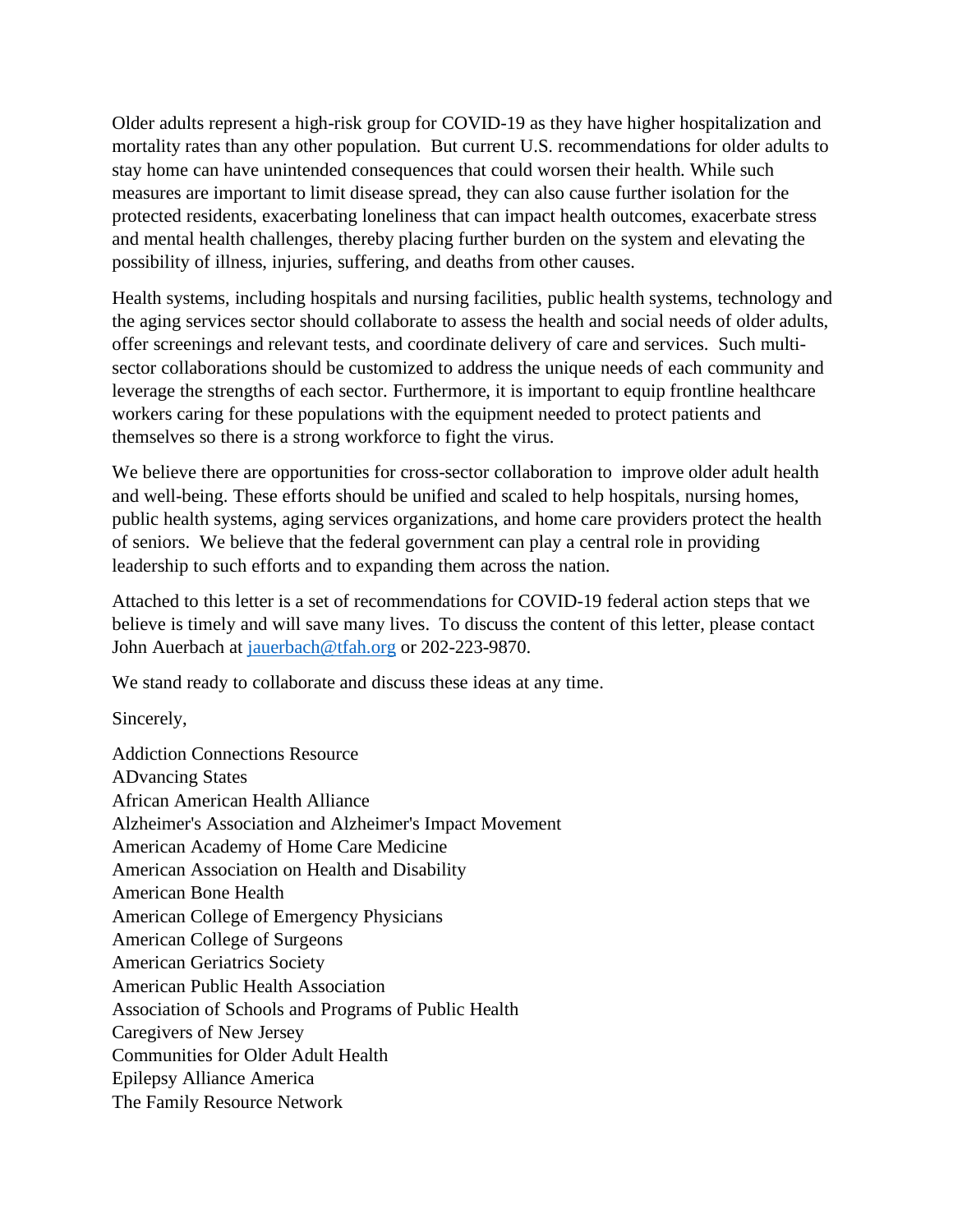Gerontological Society of America Health Care Systems Research Network Health Resources in Action Hogg Foundation for Mental Health Immunize Nevada Institute for Healthcare Improvement The John A. Hartford Foundation Lakeshore Foundation LeadingAge The Los Angeles Trust for Children's Health Michigan Advocates for Healthy Checkouts National Association of Area Agencies on Aging National Association of County and City Health Officials National Association of Nutrition and Aging Services Programs National Council on Aging Prevent Blindness The New York Academy of Medicine Trust for America's Health UsAgainstAlzheimer's Washington State Department of Health

## CC:

The Honorable Susan Collins The Honorable Bob Casey The Honorable Lamar Alexander The Honorable Patty Murray The Honorable Roy Blunt The Honorable Frank Pallone, Jr. The Honorable Greg Walden The Honorable Rosa DeLauro The Honorable Tom Cole The Honorable Lois Frankel The Honorable Debbie Dingell The Honorable Gus Bilirakis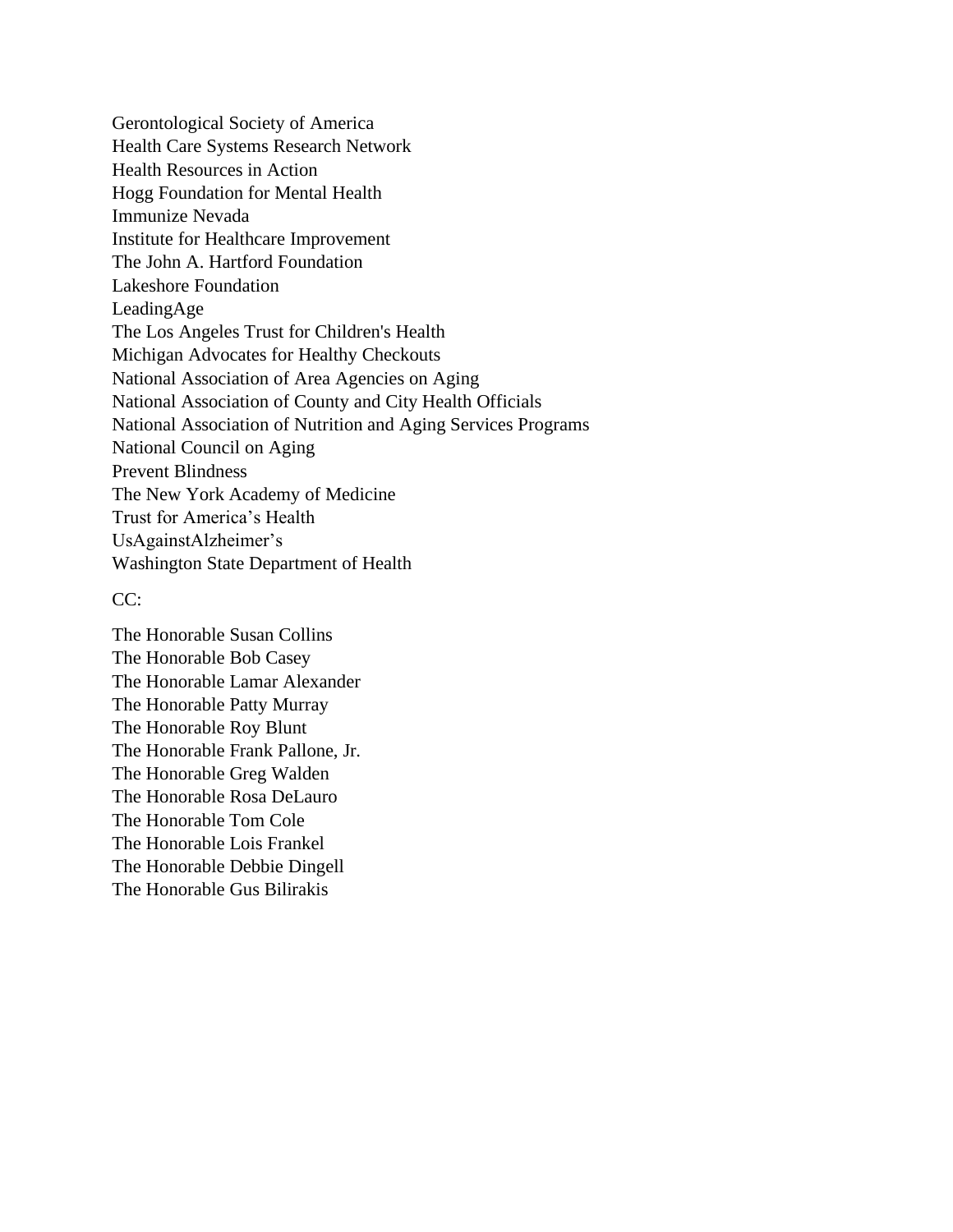## **Recommendations to Protect the Health of America's Older Adults During COVID-19**

**Problem**: COVID-19 threatens to overwhelm hospitals, nursing homes, public health, aging services, and home care providers in the United States and elsewhere. Older adults are disproportionately at risk of contracting the virus, being hospitalized and dying from COVID-19. In response, several specialized activities are necessary to ensure their health and well-being. These range from support for primary prevention and social distancing for extended periods of time to screening, monitoring, and caring for older adults with mild to moderate COVID-19 in the home, to inpatient care, to post-acute services in step-down and rehabilitation facilities. Currently, there is no centralized and coordinated way to ensure that the range of needs for this population are being addressed. Funding of hospitals, nursing homes, community support agencies and public health departments is essential, but insufficient. The U.S. must prioritize collaboration among sectors, including the identification and dissemination of evidence-based practices to assess the most vulnerable older adults, limit exposure of older adults and their caregivers to COVID-19, and better care for older adults who are infected.

**Solution**: The undersigned organizations offer the following recommendations.

Create a National COVID-19 *Resource Center for Older Adults* under the leadership of the Secretary of Health and Human Services composed of senior officials from several agencies across multiple secretariats, including the Administration for Community Living/Administration on Aging, the Centers for Disease Control and Prevention, the Centers for Medicare & Medicaid Services, the Health Resources and Services Administration and the Department of Housing and Urban Development. The Center should tap the expertise of state, territorial, local and tribal officials and non-governmental experts in its deliberations. The purposes of such a Center would be to:

- 1. Identify, curate, and disseminate existing promising and proven practices and tools for the care of older adults in their homes and community-based care settings, in hospitals, and in nursing and acute care facilities
	- a. Develop a set of best practices for older adult health and well-being for the COVID-19 response and after, which could include:
		- i. Providing specialized services to overcome the risks associated with social isolation, such as additional resources for home-delivered meals and other nutrition programs to provide not only food but face-to-face interactions.
		- ii. Streamlining and improving access to screening, testing, and health care services and resources and prioritizing venues older adults can reach.
		- iii. Expanding telemedicine options beyond what is currently covered, providing needed technology to execute televisits, and ensuring that they are safe and comprehensive – not focused solely on the risk of coronavirus.
		- iv. Supporting family caregivers who now have additional responsibilities for homebound individuals.